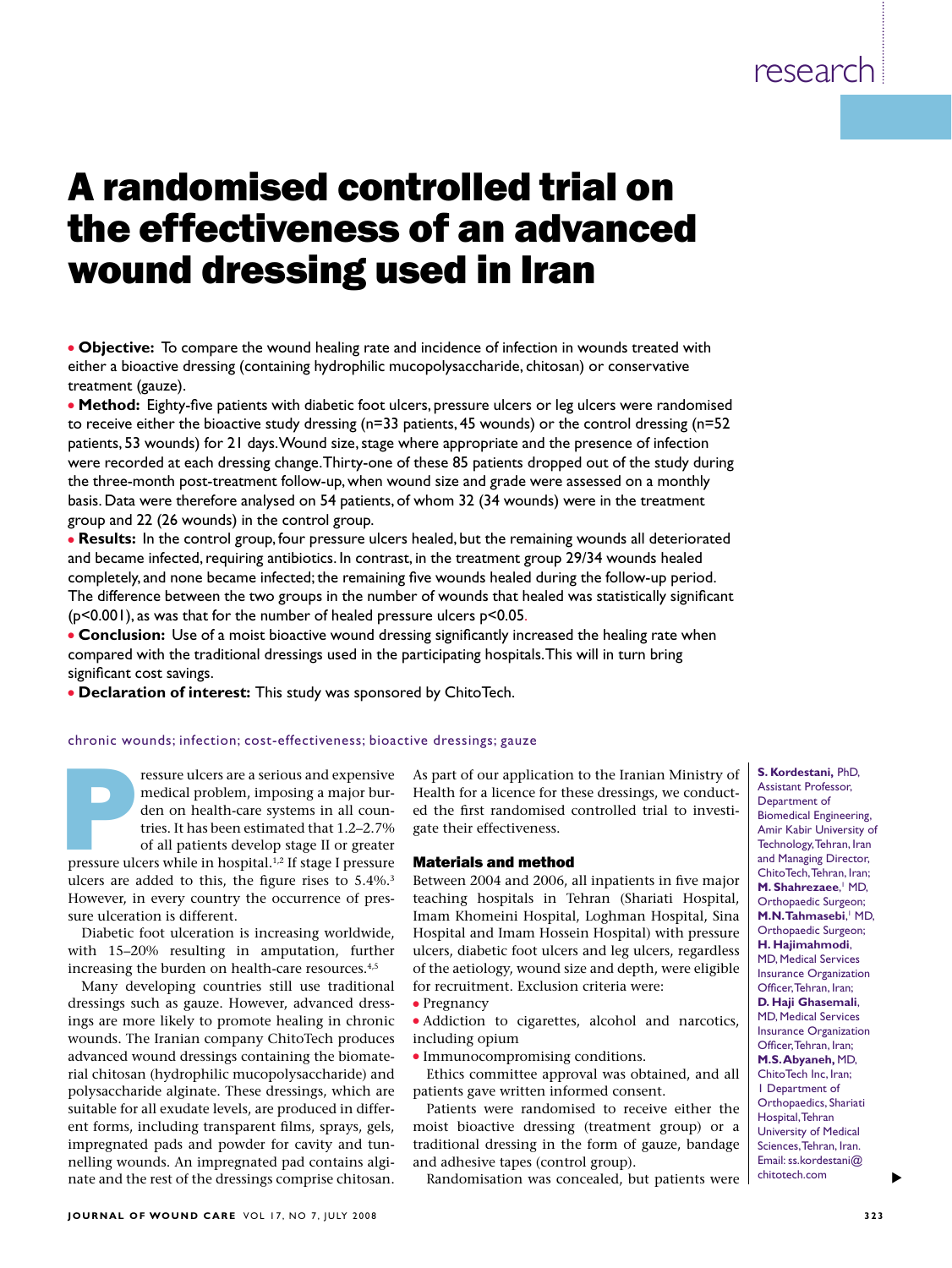#### **References**

1 Bates-Jensen, B.M. Quality indicators for prevention and management of pressure ulcers in vulnerable elders. Ann Intern Med 2001; 135: 8 (pt 2), 744-751. **2** Nelson, M. Pressure ulcer assessment and documentation: the beginning of a plan of care. J Legal Nurse Consulting 2001; 12: 4, 22-25. **3** Andrychuk MA. Pressure ulcers: causes, risk factors, assessment, and intervention. Orthop Nurs 1998; 17: 4, 65-81. **4** Rathur, H.M., Boulton, A.J. The neuropathic diabetic foot. Nat Clin Pract Endocrinol Metab 2007; 3: 1, 14-25. **5** Reid, K.S., Martin, B.D., Duerksen, F. et al. Diabetic foot complications in a northern Canadian Aboriginal community. Foot Ankle Int 2006; 27: 12, 1065 -1073.

#### **Fig 1. Flow of participants through the trial**



allocated to the two groups in an alternating sequence.

The study was blinded, with the two dressings having similar packaging.

Baseline data included the wound aetiology, duration, location, size and stage, presence of infection, as well as the patient's gender, age, weight and comorbidities.

Wounds in the treatment group were irrigated with normal saline and, depending on the wound type and grade, a suitable form of the dressing was applied. The wound was then covered with a non– adherent pad and fixed with a polyurethane adhesive. Patients with heavily exuding wounds had their dressings changed every other day, and those with medium or low exudate had dressing changes every four days.

Patients in the control group received standard

wound care in accordance with the hospitals' protocol. Wounds were irrigated with normal saline and covered with gauze secured with a bandage and adhesive tape. Dressings were changed once or twice daily, depending on the exudate level.

Wounds in both groups were debrided as required. None of the patients in either group were offered pressure relief, compression therapy or offloading.

The following were assessed at dressing changes:

 $\bullet$  Wound size — photographs of the wound were scanned, and the exact length and width were calculated using AutoCAD 2000 software

<sup>l</sup> Wound grade — assessed using the National Pressure Ulcer Advisory Panel (NPUAP) classification scale for pressure ulcers, and the Wagner scale for diabetic foot ulcers

 $\bullet$  Presence of infection — all wounds were swabbed if they showed clinical signs of infection. Wounds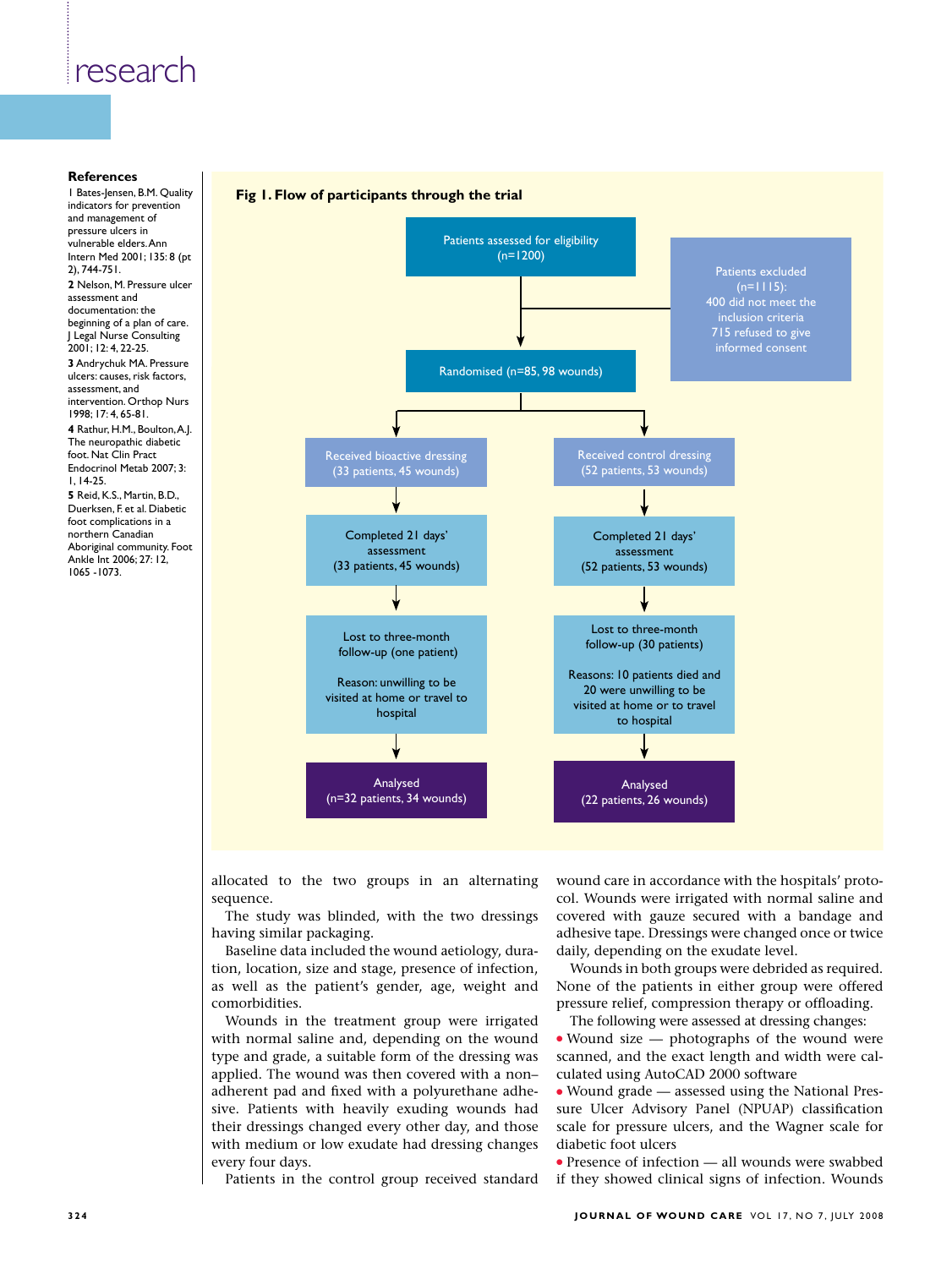

**Fig 2. Diabetic foot ulcer in a 65-year-old patient in the treatment group: baseline (a) and after 58 days (b). Amputation had been recommended before entry into the study**

were considered infected if the bacterial bioburden exceeded  $10<sup>5</sup>$  colony forming units [CFU]/ml. However, if beta-haemolytic streptococcus was present, 103 CFU/ml was the indicator of infection.

The treatment period for both groups was 21 days, during which patients could be discharged from hospital at the physician's discretion.

Patients were then followed up for three months, with monthly visits either in the hospital or at home at which the wound size and grade were assessed. Use of the bioactive dressing was stopped after 21 days, and patients in both groups were treated with antibiotics, if required, and gauze.

The primary outcome measures were the rate of wound healing and presence of infection.

Data were analysed using analysis of variance (ANOVA) and chi-square test, using SPSS software. A p value of <0.05 was considered significant. The power is between 1.5 and 2 for a sample size (number of wounds) of 65.

#### Results

A total of 1200 patients were eligible for inclusion, but of these 1115 did not meet the exclusion criteria or withheld consent. Eighty-five patients (98 wounds) were therefore enrolled: 33 patients (45 wounds) were randomised to the treatment group and 52 patients (53 wounds) to the control group. However, of these 85 patients, 31 (38 wounds) either died or dropped out during the three-month followup period, and so were excluded from the data analysis. This left 32 patients (34 wounds) in the treatment group and 22 patients (26 wounds) in the control group. Fig 1 illustrates the flow of patients through the study.

The sample comprised 25 females and 29 males, with a comparable male:female ratio in the two groups. The mean age in the control and treatment groups was 41.2 and 45.8 years respectively. The mean age for entire sample was 43.42 ± 5.08 years.

Many patients were admitted because of traumat-

ic injuries, generally resulting from falls in older patients and road traffic accidents. Comorbidities included cardiovascular disease, heart disease and diabetes. In many cases, pressure ulcers developed during the hospital stay. Unfortunately, exact figures for these are not available.

Wound types were also comparable between the two groups at baseline. Of the 26 wounds in the control group, 12 were pressure ulcers, eight were leg ulcers and six were diabetic foot ulcers. Of the 34 wounds in the treatment group, 16 were pressure ulcers, 12 were leg ulcers and six were diabetic foot ulcers. The mean wound size for the sample as a whole was  $14.13 \pm 2.3$ cm (length) x  $8.24 \pm 1.92$ cm (width). The mean wound duration was  $21.5 \pm 6.2$ days.

#### **Control group**

During the 21-day study period, four pressure ulcers healed; three were stage I and one was stage II at baseline. However, the NPUAP stage increased progressively in the remaining eight ulcers from I to II and from III to IV. Five of the six diabetics foot ulcers increased from Wagner stage II to IV and the remaining ulcer from stage II to III. The mean area of the eight leg ulcers increased from  $19.58 \text{cm}^2$  (5.41 x 3.62) at baseline to 58.50cm2 (10.41 x 5.62).

All wounds were colonised  $\left( <10<sup>5</sup> \right)$  at baseline. During the study 24 wounds became infected  $(>10^5$  CFU/ ml), with polymicrobial growth; an additional two wounds revealed beta-hemolytic streptococcus (>103 CFU/ml). All of these patients received antibiotics.

None of the patients in this group were discharged before day 21.

#### **Treatment group**

During the 21-day study period, 29 wounds healed completely, but five wounds in three patients (two stage IV pressure ulcers, one stage IV diabetic foot ulcer and two leg ulcers) did not heal completely during the treatment period, although the two pres-

s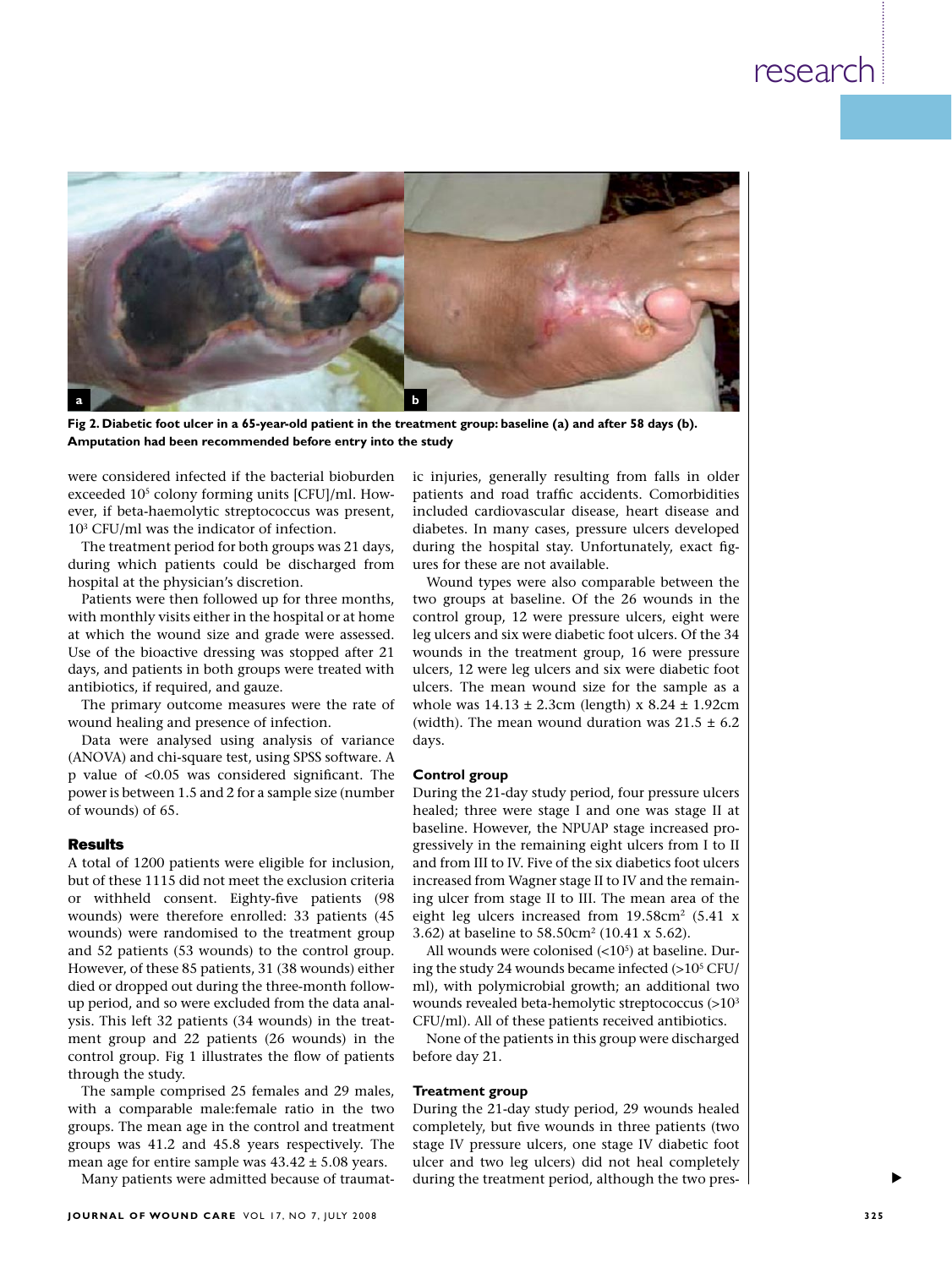

**Fig 3. Wound caused by a crush injury with associated metatarsal fractures in a patient in the treatment group: baseline (a) and after 37 days (b)**



**Fig 4. Dehisced wound following fixation of tibial fracture in a 58-year-old man in the treatment group: baseline (a) and after 60 days (b)**

sure ulcers did reduce slightly in size. The mean area of the two leg ulcers decreased from 30.26cm<sup>2</sup> (7.12)  $x$  4.25) at baseline to 11.98cm<sup>2</sup> (5.19 x 2.31) on day 21. However, the five wounds reported above did heal during the three-month follow-up period.

All 34 wounds in the treatment group were colonised at baseline. However, none became infected and the signs of colonisation disappeared as healing progressed.

All patients in the treatment group were discharged before day 21.

#### **Overall findings**

Twenty-nine wounds (85%) in the treatment group healed completely by day 21 versus four (15%) in the control group. This difference was statistically significant (p<0.001). The difference in healing rates between the two groups for pressure ulcers was also statistically significant  $(p<0.05)$ .

Figs 2–5 show clinical examples of the healing achieved with the bioactive dressing.

#### Discussion

The most difficult aspects of chronic wounds are the prolonged healing times, risk of infection, deterioration of the patient's general health and weakening of the immune system, which can increase morbidity and even result in death.

This study demonstrated that use of a moist bioactive wound dressings decreased the length of hospital stay, and so would have, in turn, reduced hospital costs. Furthermore, in many cases it avoided the need for grafting or a flap.

All of the wounds treated with the advanced dressing healed faster than those treated with gauze in the control group, and unlike them none developed an infection.

While advanced wound dressings are commonly used in western countries, some practitioners in developing countries are still hesitant to stop using traditional methods of wound managements such as gauze.

However, we estimate that, despite their higher unit cost, the use of advanced dressings would save the Iranian national health-care system approximately US\$ 140 million a year as a result of shorter hospital stays, a reduced need for antibiotics and surgical debridement, and fewer amputation. In addition, the economy as a whole would benefit as patients would be able to return to work earlier.